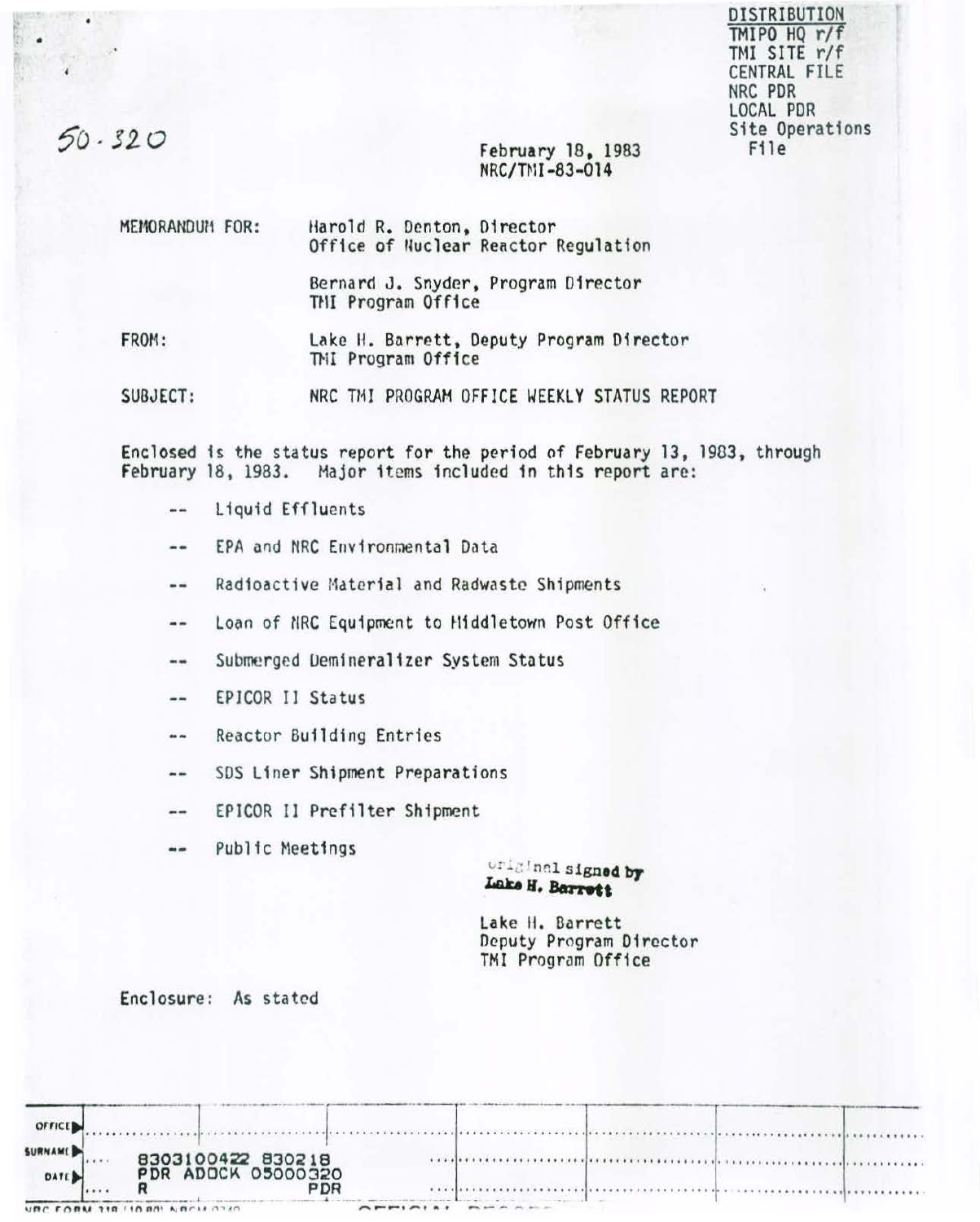Harold R. Denton Bernard J. Snyder

**FORM 318 • 5 RC •• INCM 634** 

,

cc w/encl: EDO OGC Office 01 rectors Commissioner's Technical Assistants NRR D1v1s1on Directors NRR A/O• s Regional Administrators IE D1v1sion D1rectors TAS EIS TMI Program Office Staff (15) PHS EPA DOE RI Division Directors Public Affairs, RI State Liaison, RI

| $\mathbf{u}$    |                                                                 |                       |              |                       |         |  |
|-----------------|-----------------------------------------------------------------|-----------------------|--------------|-----------------------|---------|--|
| <b>TMIPO</b>    | <b>TMIPO</b>                                                    | <b>TMIPO</b>          | <b>TMIPO</b> |                       |         |  |
| MAMED LGage: Js | <b>Julie De</b>                                                 | BONe 111 $Z^{\gamma}$ | AFasano      | Poster (aw) THIPO (B) |         |  |
| DATE 2/10/83    | $2$ <i><i>n</i><sub>1</sub><math>\gamma</math><sub>83</sub></i> | 21/8/83               | /83<br>2/    | 2118/83               | 2/18/83 |  |
|                 |                                                                 |                       |              |                       |         |  |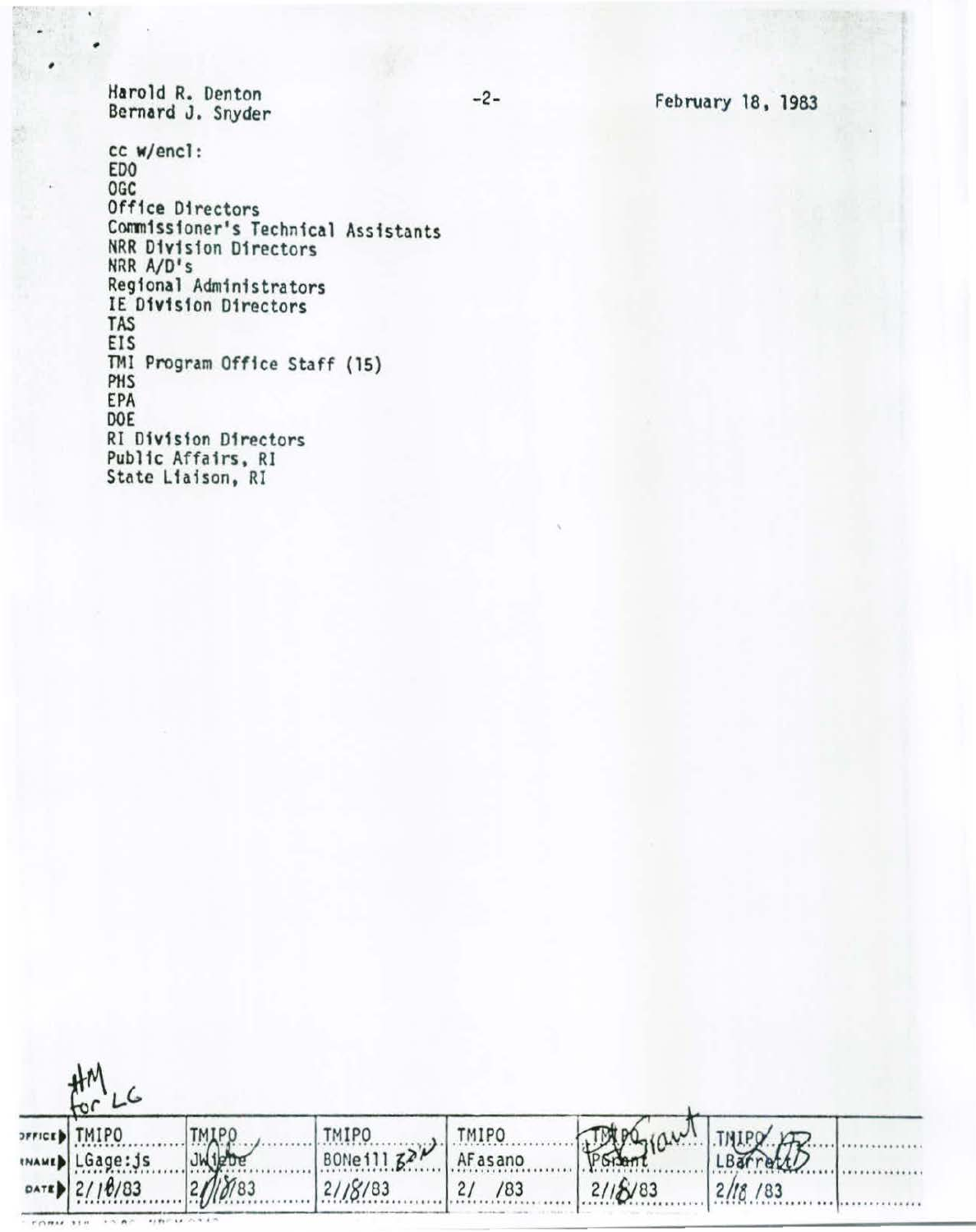NRC TMI PROGRAM OFFICE WEEKLY STATUS REPORT

February 13 , 1983 - February 18, 1983

Plant Status

Core Cooling Mode: Heat transfer from the reactor coolant system (RCS) to reactor building ambient.

Available Core Cooling Mode: Mini Decay Heat Removal (MDHR) system.

RCS Pressure Control Mode: Standby Pressure Control System.

Major Parameters (as of 5:00 AM, February 18, 1983) (approximate values) Average Incore Thermocouples\*: 93°F<br>Maximum Incore Thermocouple\*: 135°F Maximum Incore Thermocouple\*:

RCS Loop Temperatures:

| Hot Leg                                         | 77°F                   | B<br>78°F    |
|-------------------------------------------------|------------------------|--------------|
| Cold Leg $\begin{pmatrix} 1 \\ 2 \end{pmatrix}$ | $72^{\circ}$ F<br>70°F | 81°F<br>82°F |

RCS Pressure: 64 psig

Reactor Building: Temperature: 65°F<br>Pressure: -0.2 psig Airborne Radionuclide Concentrations:

> 4.8 E-7  $uC1/cc$   $H^3$ {sample taken 2/17/83) 6.2 E-9 uCi/cc particulates

 $\ddot{\phantom{a}}$ 

,

(sample taken 2/17/83)

#### 1. Effluent and Environmental (Radiological) Information

Liquid effluents from the TMI site released to the Susquehanna River after sampling and monitoring were within the regulatory limits and in accordance with NRC requirements and City of Lancaster Agreement.

During the period February 11, 1983 through February 17, 1983, the effluents contained no detectable radioactivity at the discharge point although individual effluent sources which originated within Unit 2 contained minute amounts of radioactivity. Calculations indicate that less than eight millionths {0.000008} of a curie *-r* cesium were discharged.

\*Uncertainties exist as to the exact location and accuracy of these readings •.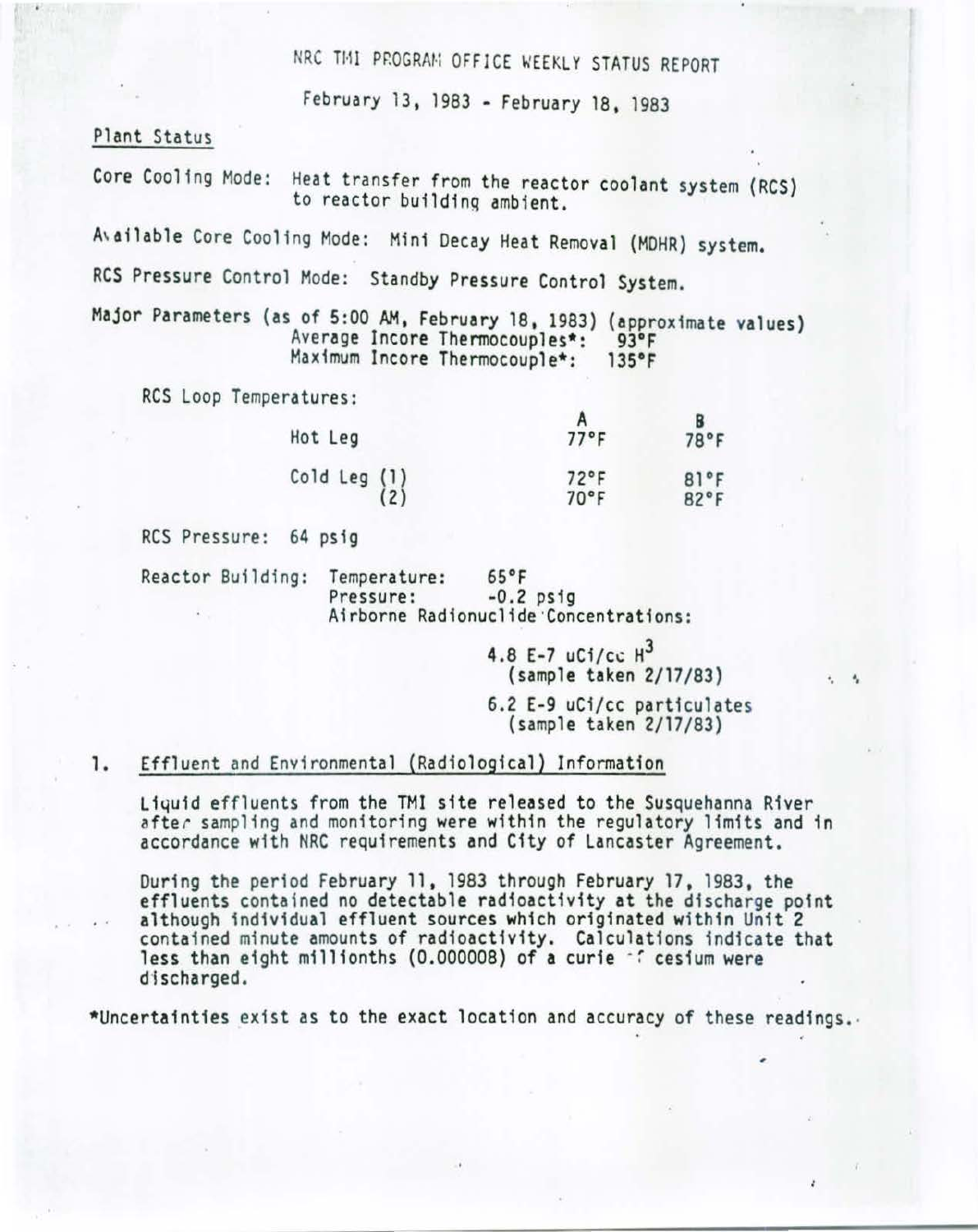## 2. Environmental Protection Agency (EPA) Environmental Data

The EPA measures Kr-85 concentrations at several environmental monitoring stations and reported the following results:

| Location               | January 21 - February 4, 1983 |  |  |
|------------------------|-------------------------------|--|--|
|                        | (pC1/m <sup>3</sup> )         |  |  |
| Goldsboro              | 25                            |  |  |
| Middletown             | 25                            |  |  |
| Yorkhaven              | 26                            |  |  |
| TMI Observation Center | ×<br>25                       |  |  |

- The EPA Middletown Office has not received the environmental Kr-85 -analytical results for the samples which were taken subsequent to<br>February 4, 1983 from the EPA's Counting Laboratory at Las Vegas, Nevada. These results will be included in a subsequent report.
- No radiation above normally occurring background lavels was detected in tny of the samples collected from the EPA's air and gamma monitoring networks during the periods from February 9, 1983 through<br>February 17, 1983.

#### 3. NRC Environmental Data

The following are the NRC air sample analytical results for the.<br>onsite continuous air sampler:

|        |                                | $I - 131$  | $Cs - 137$ | $\bullet$ |
|--------|--------------------------------|------------|------------|-----------|
| Sample | Period                         | (uC1/cc)   | (uC1/cc)   |           |
| HP-357 | February 9 - February 17, 1983 | $5.5 E-14$ | $5.5 E-14$ |           |

#### 4. Licensee Radinactive Material and Radwaste Shipments

- On February 10, 1983, 20 steel boxes containing non-compacted waste from Unit 1 and Unit 2 were shipped to U.S. Ecology, Richland, Washington.
- On February 13, 1983, one 1-13C-II (Type B) shipping cask containing<br>SDS Liner No. 010013 was shipped to Rockwell Hanford Operations, Richland, Washington.
- On February 14, 1983, one box containing one 1,000 milliliter liquid sample taken from the Unit 1 "B" waste evaporate condensate storage tank (WECST), was sent to Radiation Management Corporation. Philadelphia, Pennsylvania. .
- On February 14, 1983, one box containing scrape samples taken from the Unit 1 PORV (pilot operated relief valve) and block valve was sent to Battelle, Columbus, Ohio.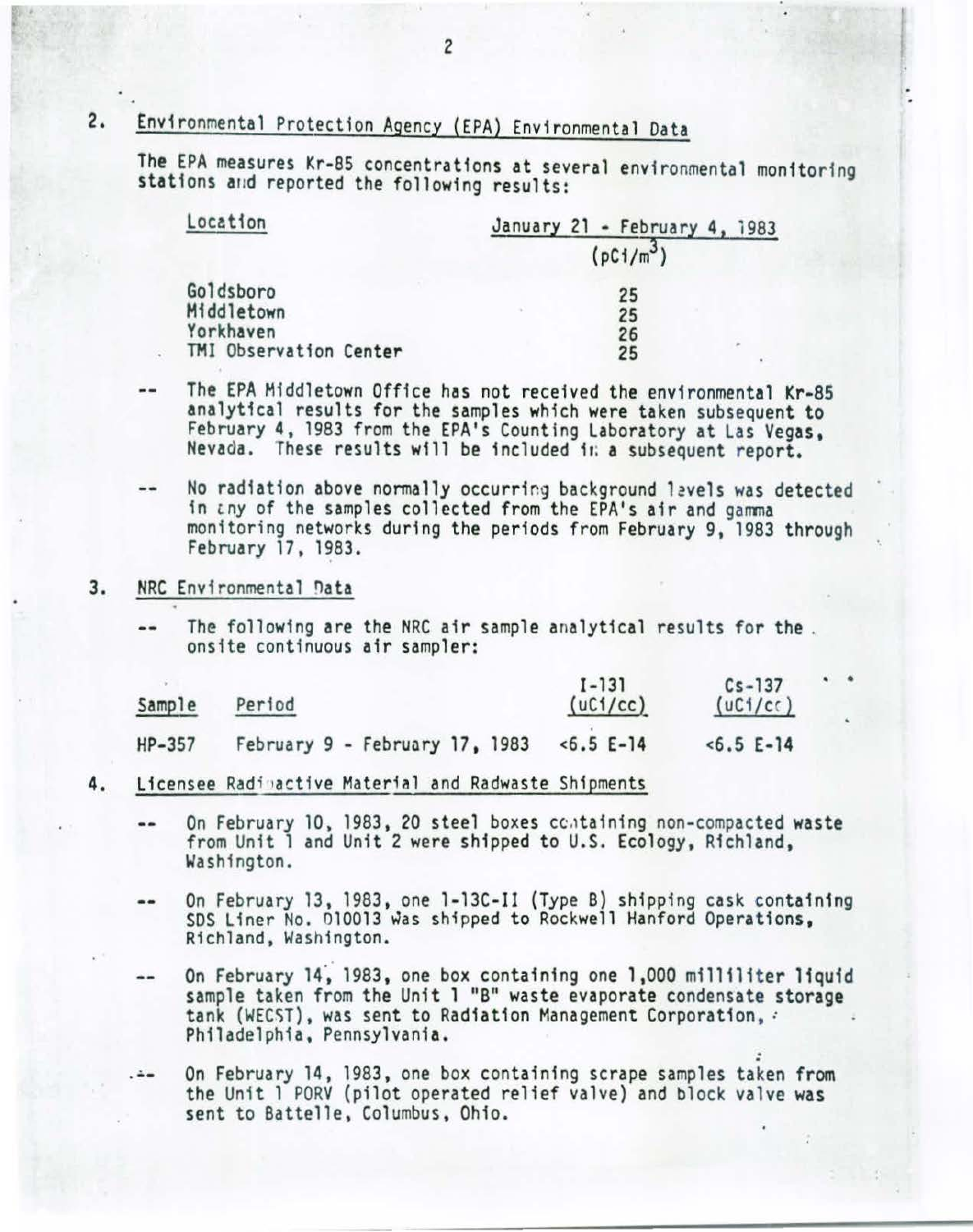On February 18, 1983, 88 drums containing contaminated laundry from Unit I and Unit 2 were shipped to Interstate Uniform Services, New Kensington, Pennsylvania.

#### 5. Loan of NRC Equipment to Middletown Post Office

On February 14, 1983, the staff of the Middletown, Pennsylvania, U.S.<br>Post Office received, on-loan from the TMI Program Office, a portable radiation survey meter (Thin Window Geiger Counter) in order to perfonm radiation surveys of various packages received for mailing. GPU mails approximately eight "small quantity• radioactive material packages per month through the Middletown Post Office. (Publication 6 of the U.S. Postal Service allows the mailing of "small quantities" of radioactive materials, and lists the conditions regulating such shipments.)

#### Major Activities

- 1. Submerged Demineralizer System (SDS). SDS processing of 41,500 gallons of reactor building sump water began on February 16, 1983, and is currently in progress . Approximately 14,500 gallons of reactor coolant system (RCS) water have been staged to the "C" reactor coolant bleed tank (RCBT) by the feed-and-bleed process, which occurred February 14-15, 1983. This will comprise the next batch of water to be processed through SDS.
- 2. EPICOR II. EPICOR II processed 2,500 gallons of water from the "A" once-through steam generator on February 16 , 1983; its perfonmance parameters are included in Attachment 1.
- 3. Reactor Building Entries. Five reactor building entries were conducted during the week of February 13, 1983. Preparations began for the polar· crane load testing which is scheduled to be accomplished during the next two weeks, and for the second underhead reactor vessel characterization, which is scheduled for late March: (The characterization task is designed to inspect and verify the radiation measurements under the reactor vessel head, and on top of the reactor plenum. )

Decontamination of the "B" D-ring using remote high-pressure water spray, and "dose rate reduction tasks" were continued. Reactor building sump water processing through the submerged demineralizer system is being performed periodically as water from decontamination activities accumulates in the sump.

- 4. SDS Liner Shipments. Spent SDS liner D10013, which was shipped from TMI on February 13, 1983, arrived safely at the Rockwell Hanford facility<br>(Richland, Washington) on February 16, 1983. .nis fourth SDS waste liner will be used as part of the DOE R&D demonstration progra. ~ special overpack containers for waste disposal. GPU is making preperations for the fifth SOS liner shipment, which is scheduled for the first week in' March 1983.
- EPICOR II Prefilter (PF) Shipments. No EPICOR PF shipments were made this 5. week because of shipping cask availability delays. Three prefilter shipments (PF-23, 36, and 40) are scheduled for next week.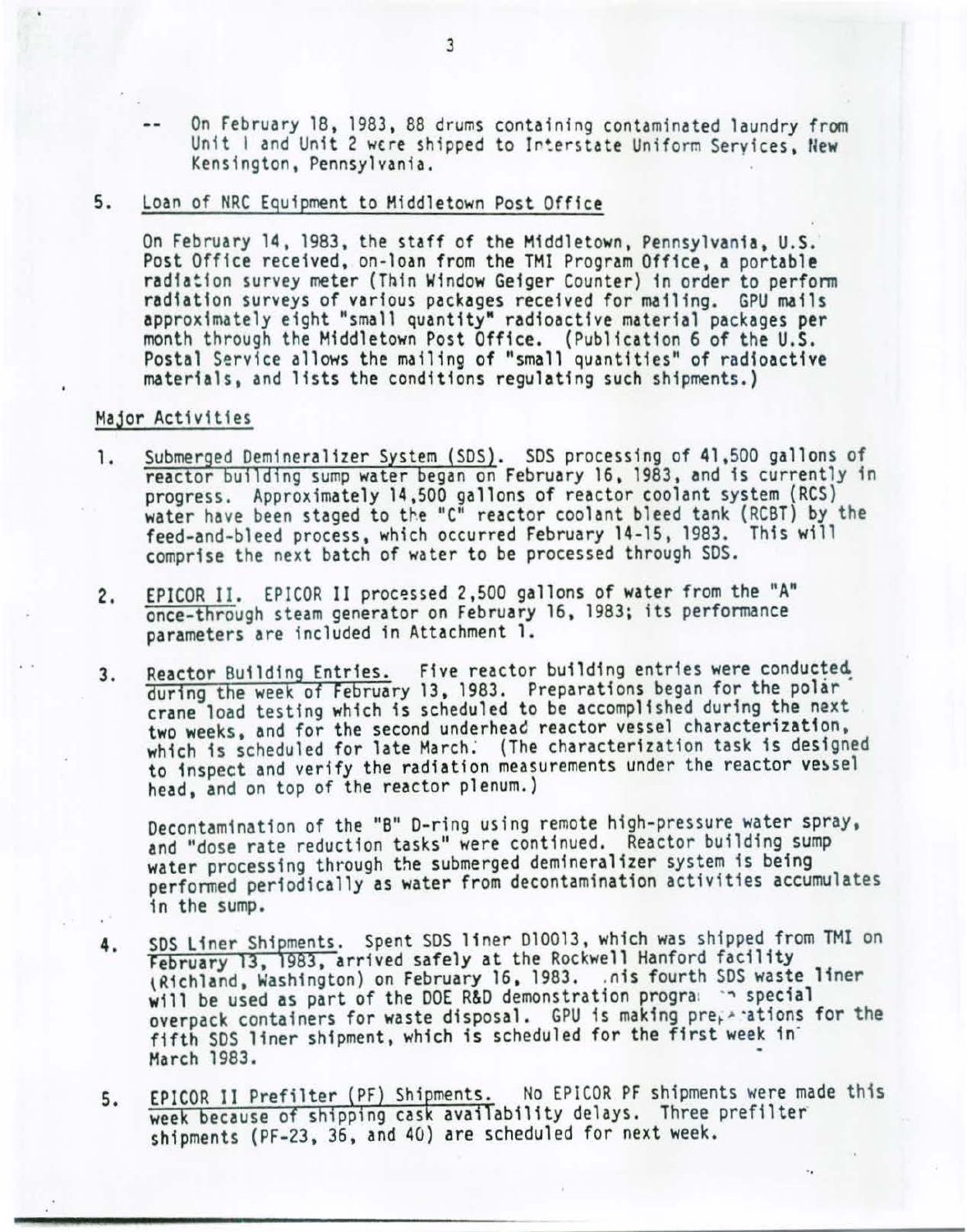## Future Meetings

. .

On March 17, 1983, the Advisory Panel for the decontamination of TMI Unit 2 will hold a meeting at 7:00 PM, at the Holiday Inn, 23 South Second Street, Harrisburg, Pennsylvania.

• .